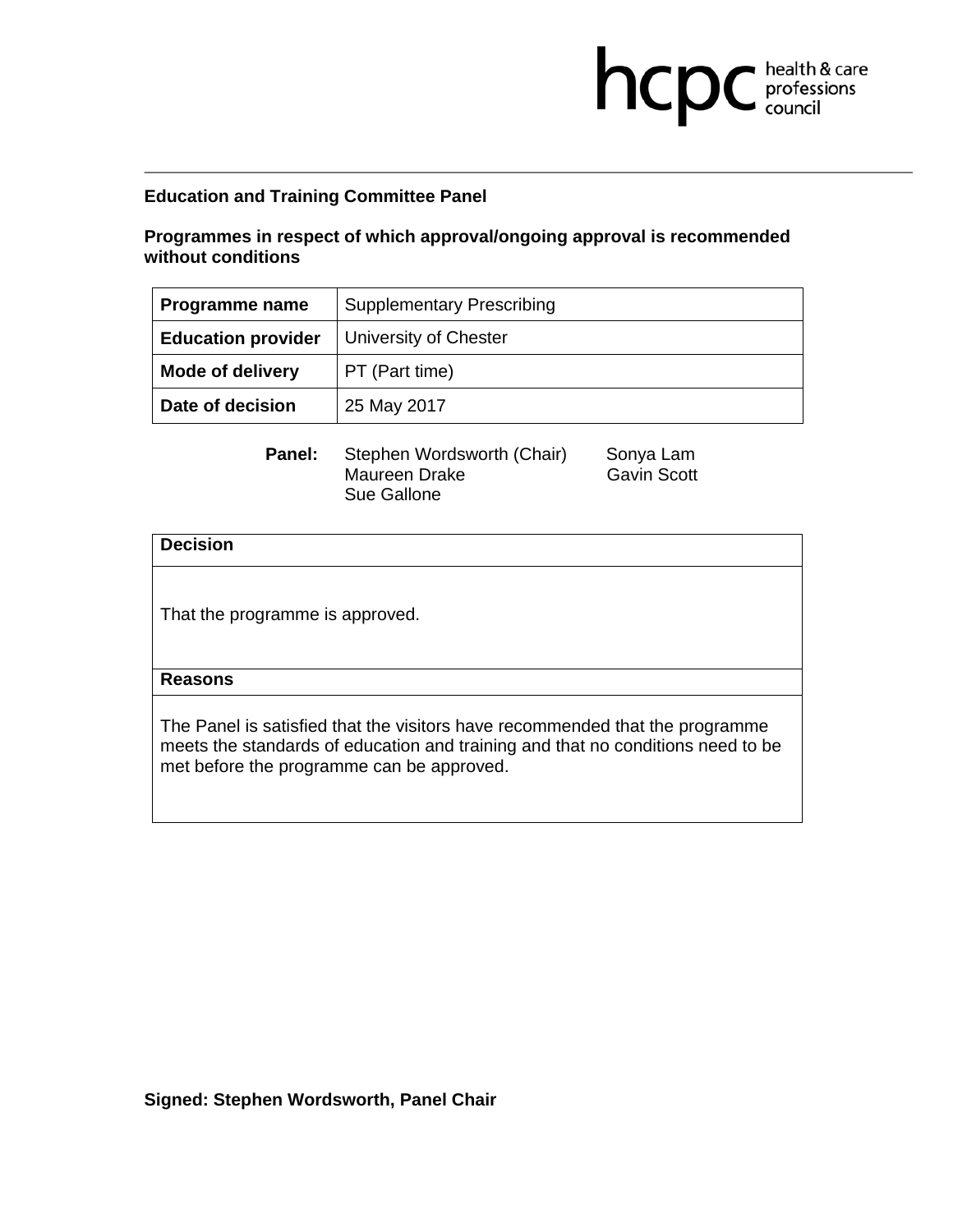# **Education and Training Committee Panel**

# **Programmes in respect of which approval/ongoing approval is recommended without conditions**

**health & care** 

| <b>Programme name</b>     | Non-Medical Prescribing |
|---------------------------|-------------------------|
| <b>Education provider</b> | University of Chester   |
| <b>Mode of delivery</b>   | PT (Part time)          |
| Date of decision          | 25 May 2017             |

Panel: Stephen Wordsworth (Chair) Sonya Lam Maureen Drake Gavin Scott Sue Gallone

#### **Decision**

That the programme is approved.

## **Reasons**

The Panel is satisfied that the visitors have recommended that the programme meets the standards of education and training and that no conditions need to be met before the programme can be approved.

**Signed: Stephen Wordsworth, Panel Chair**